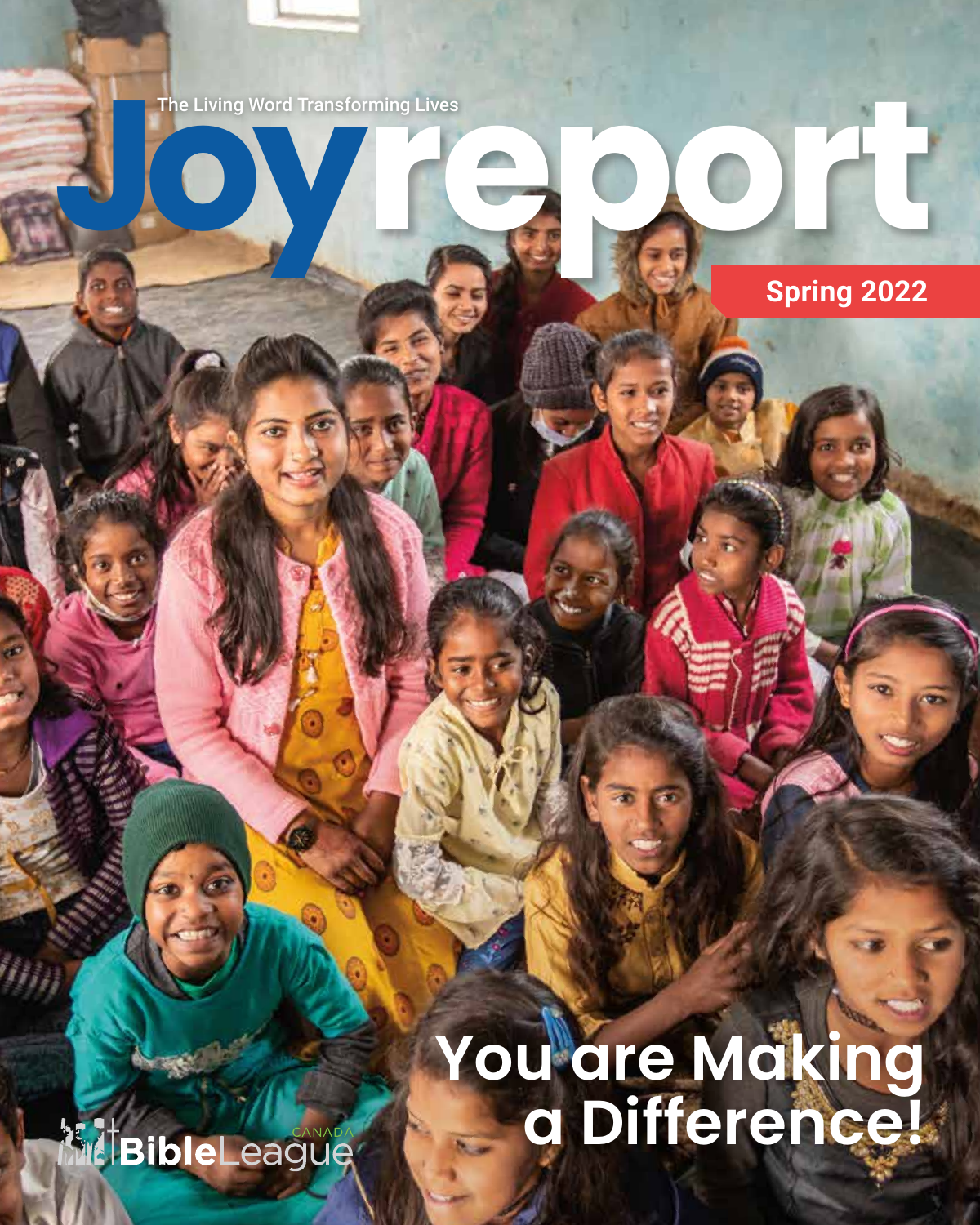## **NIE Bible**League



### **Our Mission**

**Connecting YOU with local champions to see maximum impact and multiplying transformation.**

Bible League Canada is committed to doing missions differently. How? Through extraordinary international partnerships in over 40 countries. Local believers, equipped through Bible-centric discipleship programs to become champions for the Gospel, are reaching their own communities with the Living Word of God.

## **Thank you!**

**You made a difference!**

### **Bibles for new believers in Myanmar:**

Like you, many new believers now know the truth about Jesus, but they need a Bible to read the words of comfort and truth for themselves. This past summer, **you provided Bibles** and ministry programs, for people waiting for their very own copy of God's Word in Myanmar! And because of your response to the matching opportunity, the number of Bibles was doubled to provide **65,835 Bibles to new believers!**

**Bibles for Chinese children:** Because of you, Bibles were provided to Chinese children and their families! There was a window of opportunity to bring Bibles into China, and because you responded to the matching opportunity, the number of Bibles was doubled to provide **26,804 Bibles!**

### **Bibles for persecuted Christians:**

The Living Word of God provides comfort and hope to Christians persecuted for their faith. They are eager to share the hope they find in Jesus Christ. Because of your response to the matching opportunity, the number of Bibles was doubled to provide **138,322 Bibles** to persecuted Christians.

### *God bless you!*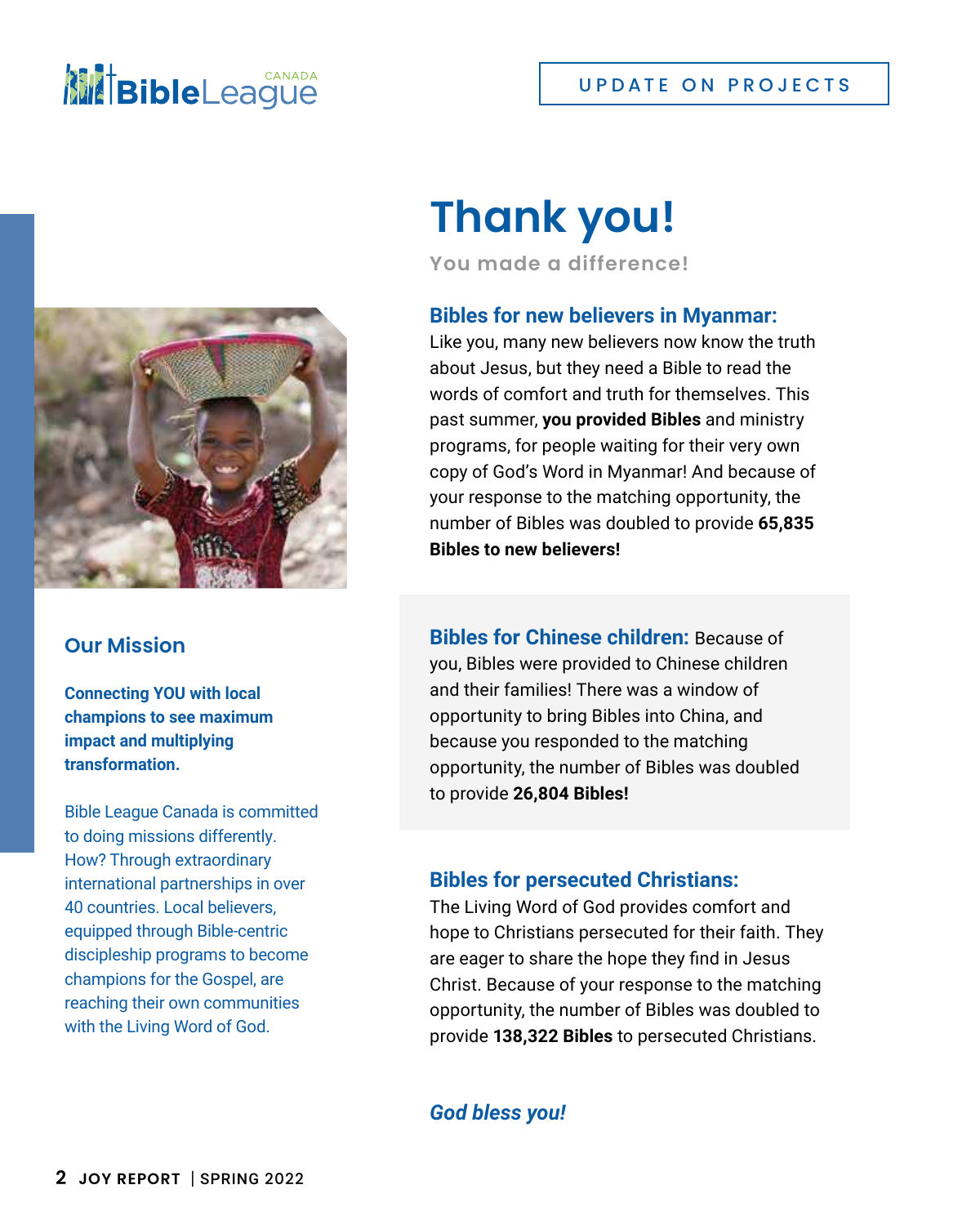

## **There's Still Time**

### **Bringing Children to Jesus**

**Pastor Filma is a volunteer teacher for the children's ministry program happening through public schools in the Philippines. He is so very grateful for your steady support, even as the program underwent many changes.** 

He is eager to share news about this school year, once again started either online or outside. Relying on God's leading, volunteers are adapting to the new "normal" way of education as they reach more and more students in their areas.

"One thing I am thankful to the Lord for is the house church that grew during the pandemic. It started with a few of our students a few months before the

*Jesus said, "Let the little children come to me, and do not hinder them, for the kingdom of heaven belongs to such as these.* **MATTHEW 19:14 NIV**

pandemic. Every week we had class under the trees. When the pandemic hit, it slowed down for the first few months. But when restrictions loosened a little bit and we continued, many parents asked if they could join in!"

"**The class has grown into a church now!**  Our students come every Sunday, many of them with their parents."

"Many things have been on hold during the pandemic, but children continue to grow and mature  $-$  we need to reach out to this generation while we still have time!"

**You provided** the Bibles and programs for these children.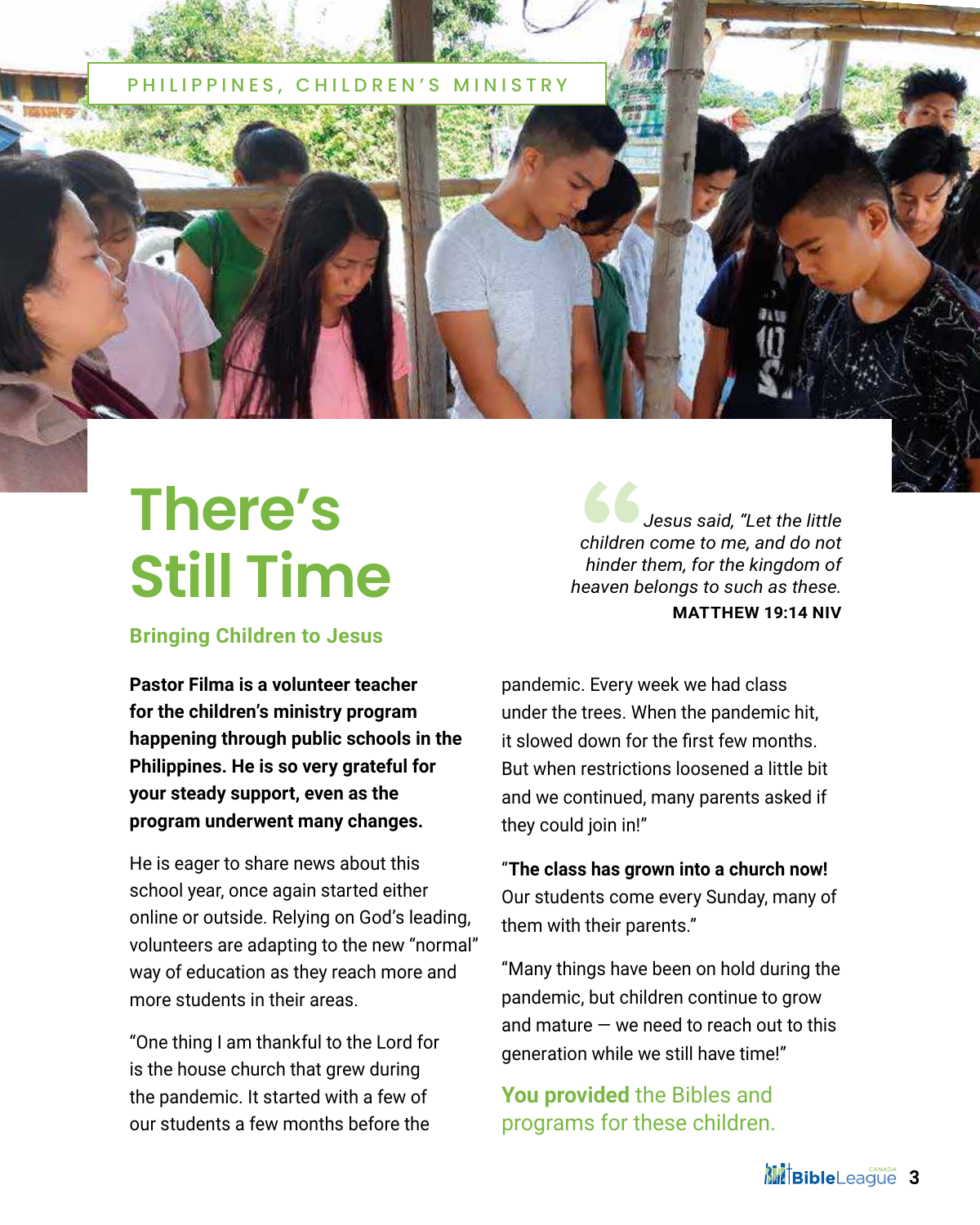#### INDIA, STARTING NEW CHURCHES



# **The Rag Picker Returns**

## **You made this continuing testimony possible**

**Five years ago, you were introduced to a rag picker named Raju Joseph. ([BibleLeague.ca/Raju/](https://www.youtube.com/watch?v=3HarxlWb8-8) for his complete story)** 

Raju—whose only income came from picking through garbage to find rags and plastic to sell—trusted Jesus with his life and received training to start new churches. He became a catalyst for change in his community!

Beyond starting a church and sharing Jesus with many of the villagers, he worked tirelessly for his neighbours: procuring property deeds, getting electricity run to the village, and having the dirt road leading into the village graded and covered in gravel.

That was five years ago, and Raju said then, "If you come here in five years… the transformation will be beautiful."

Well, today a visit to Raju's village indeed shows God's faithfulness to this community!

The road is pavement. With streetlights! And in place of ramshackle houses made of tarp and tin, the families in the neighbourhood have built concrete houses. When the government decided to provide a multi-family apartment building with shared facilities, Raju lobbied for single-family homes with private bathrooms.

Raju and his wife have opened a small shop to sell food and basic necessities. On Sundays, everyone comes with their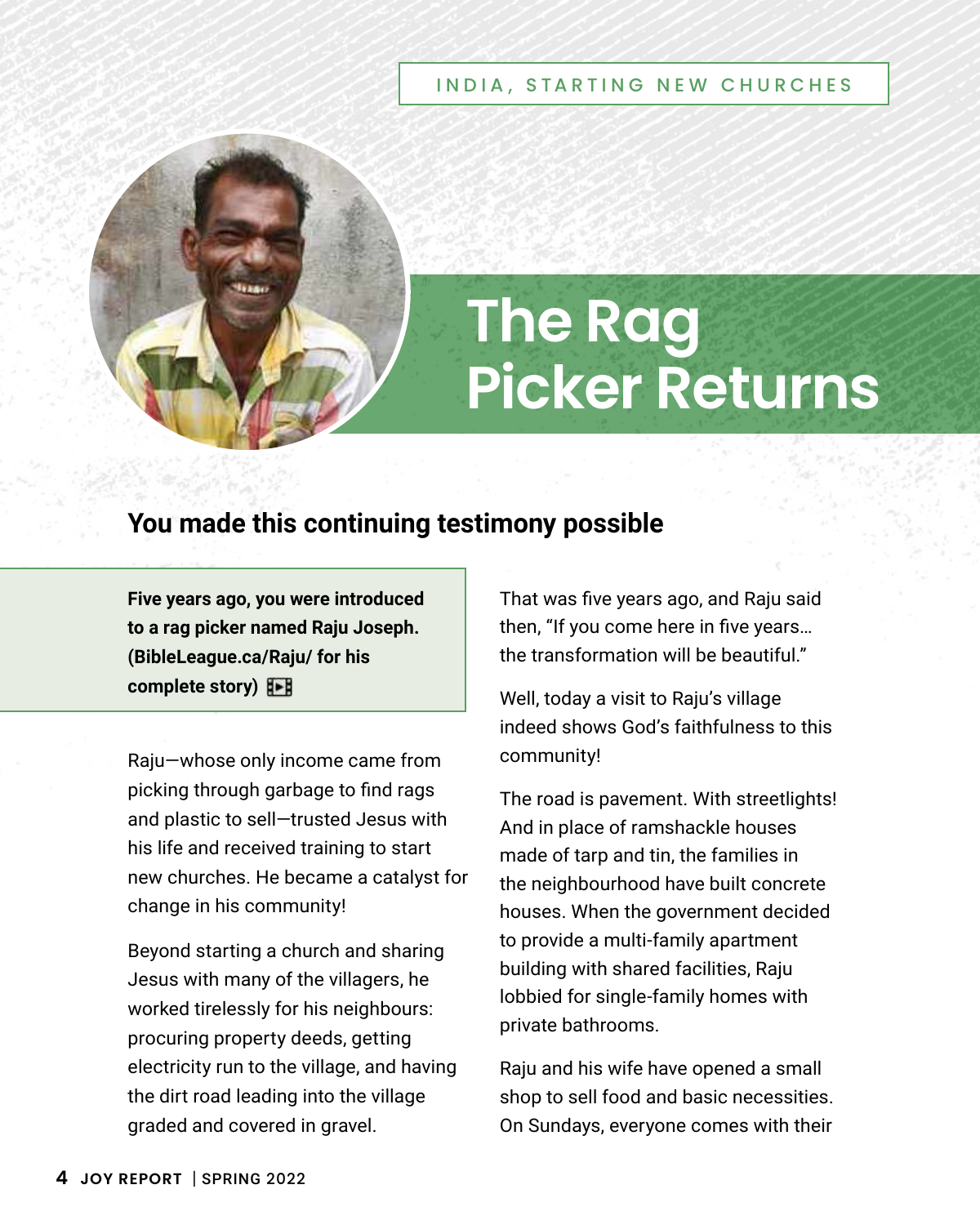

Raju is passionate about improving his community: here he prepares the Scripture resources for the Bible-based literacy class he leads.

Bible, and the shop becomes the neighbourhood church.

Raju remains an advocate for his neighbours, and a spiritual rock in his community. He is not just preaching the Gospel message of Jesus Christ, he is living it in his community.

## **Praise God for His work through Raju, and through you!**



Electricity for the community!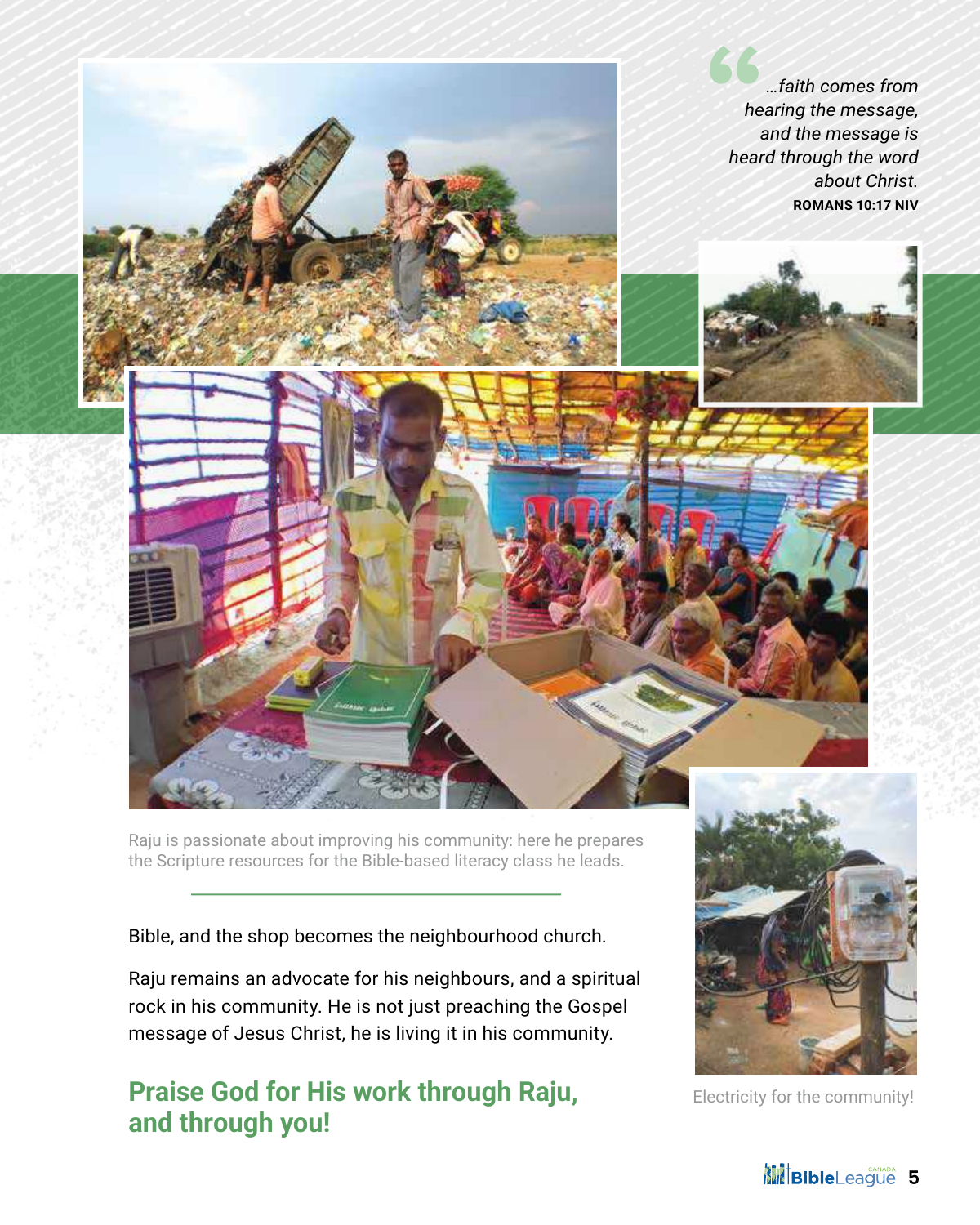#### PERU, STARTING NEW CHURCHES

*You did not choose me, but I chose you and appointed you so that you might go...* **JOHN 15:16A NIV**

## **Making Disciples**

### **Going to the Amazon**

**Manuel and his wife are part of the Amazonian Shipibo people group in Peru. He has received training to start new churches that you make possible through your support.** 

Manuel travelled 8 days by river boat to get to the training area. "I thank God because He has called me to connect with people and start new churches. I am eager to be equipped and prepared through this training," he says.

He is starting one new church in Libertad with the Yine people. "We are praying that the Lord will help us to continue taking the Living Word of God to more people, making more new disciples," Manuel says.

This area of the Amazon and its people are

well-known to Manuel because he used to work as a teacher. He shares that this previous experience has been helpful for the work of starting new churches as it has given him insight on how to connect with the people. He is committed to training people in the community to continue the work when he starts more churches as God leads.

Manuel requests your prayers for continued guidance for the new churches he is starting, and for his family, as three of his five adult children do not follow Jesus. "I am praying that they will become part of one of these new churches, and build a relationship with Jesus."

**You bring the Living Word of God to the Amazon.**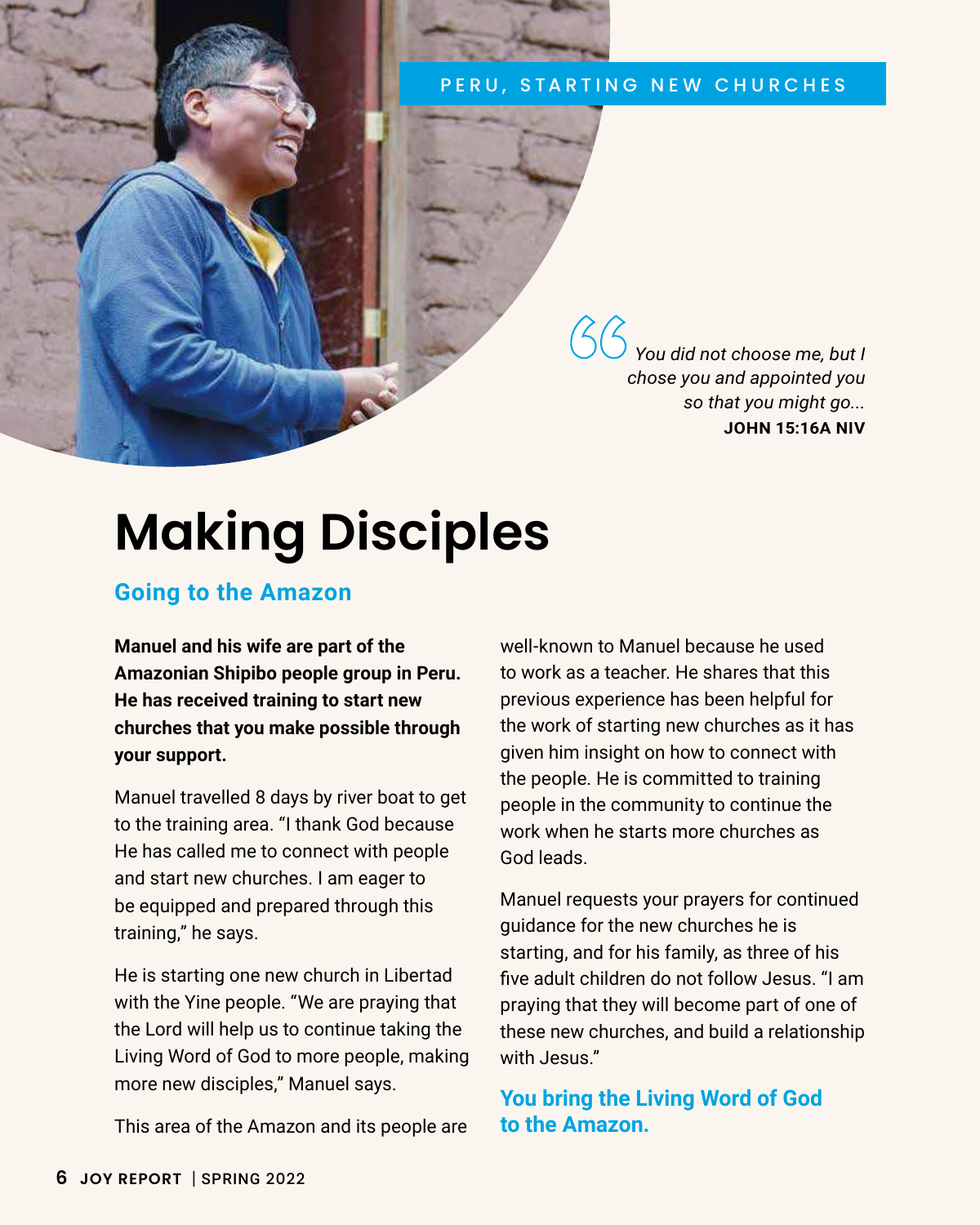## **"Lord, save me!"**

*You are the God who performs miracles; you display your power...* **PSALM 77:14A NIV**

## **Calling out to God**

**"My name is Hovik, 21 years old. My family lives in the Ararat region of Armenia. I am the youngest in the family, always loved and perhaps a little bit spoiled.** 

In winter, my brother had to light the fire in the stove each morning, and I had to make sure the wood supply never ran out. Around the stove, my mother would lead our family in prayer, whether we wanted to or not—and I did not. God didn't matter much to me.

I joined the army after graduation because in late September 2020, war broke out in Artsakh.

At the front line, we were in an open field. Suddenly, we were bombed, as if fire was falling from the sky. My legs trembled, I knelt on the ground. In that moment, my mind flooded with images of the woodstove and the fire in our house, my family gathered around, and my mother's prayers. I cried out, "Lord, save me!"

I learned later that when I shouted, "Lord, save me!" the men saw a ring around me, and they felt compelled to touch that ring. God saved us, all of us. That day, I cried out to the Lord for forgiveness.

When I returned home from the war, I told my mother about the miracle of that day, about the Lord's mercy. She says she never stopped praying for me.

Today, I am in a Bible study group and they gave me a Bible—the greatest gift of my life. Jesus is my Lord and Saviour!"

**You provided the Living Word of God – the greatest gift.**

## [Turning Used Goods into Bibles](https://missionthriftstore.com)



Your donations are converted to cash and used to help transform people's lives by the Living Word of God.

Shop, Donate Goods or Volunteer today! Proceeds from Mission Thrift Stores go to Bible League Canada.

**MissionThriftStore.com**